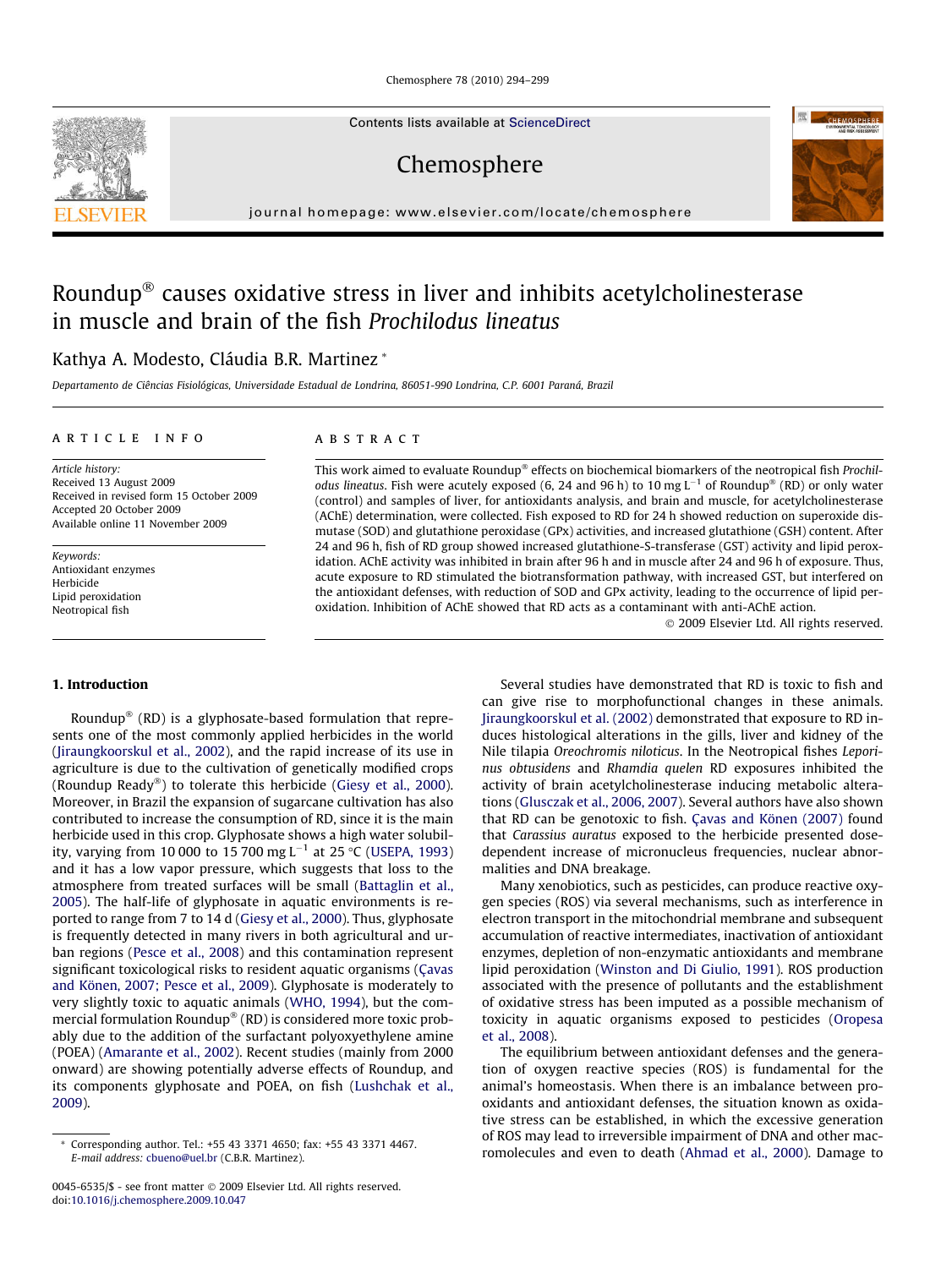membrane lipids – lipoperoxidation – is considered the greatest cause of cell injury and cell death and can be induced by pollutants such as herbicides [\(Glusczak et al., 2006\)](#page-4-0). Superoxide dismutase (SOD), the first enzyme in the line of antioxidant defense, is responsible for catalyzing the conversion of the superoxide anion into hydrogen peroxide. Hydrogen peroxide then degrades into water and molecular oxygen via catalase (CAT), a family of enzymes which is present mainly in peroxisomes. Another very important peroxidase is glutathione peroxidase (GPx), which metabolizes a variety of peroxides, including hydrogen peroxide. Among the non-enzymatic antioxidants is the tripeptide glutathione in its reduced form (GSH), which acts as the main antioxidant in the cell and is a cofactor for the action of GST and GPx [\(Hermes](#page-4-0) [Lima, 2004; Maran et al., 2009](#page-4-0)). Glutathione-S-transferase (GST) is an enzyme that acts in the process of biotransformation, catalyzing the conjugation of a variety of metabolites, including xenobiotic metabolites and lipoperoxidation products with GSH, transforming the toxic compound into more easily excretable one.

Inhibition of acetylcholinesterase (AChE) activity is a recognized effect of carbamate-based and organophosphorated insecticides in fish [\(Monserrat et al., 2002](#page-5-0)), but the determination of this enzyme in different fish tissues has also proved to be a sensitive method for detecting the presence of several herbicides ([San](#page-5-0)[cho et al., 2000](#page-5-0)). [Glusczak et al. \(2007\)](#page-4-0) reported that R. quelen showed significant reduction in AChE activity after exposure to RD. When the activity of this enzyme is reduced, acetylcholine is not broken down but remains accumulated in the synapses, altering the entire normal functioning of the nervous system [\(Dutta and](#page-4-0) [Arends, 2003\)](#page-4-0) and may affect the locomotion and equilibrium of exposed organisms ([Bretaud et al., 2000\)](#page-4-0).

In the Neotropical fish Prochilodus lineatus, acute exposure to sub-lethal concentrations of RD induced DNA impairment ([Cavalc](#page-4-0)[ante et al., 2008](#page-4-0)), liver histological alterations and some biochemical variations that suggested the activation of antioxidant defenses ([Langiano and Martinez, 2008](#page-5-0)). At present, more studies are necessary to evaluate oxidative stress parameters in P. lineatus exposed to Roundup to understand the mechanisms of toxicity of this herbicide. In this context, the goal of this work was to evaluate RD effects on the oxidative stress biomarkers and on AChE activity of P. lineatus after acute exposure to a sub-lethal concentration of the herbicide. This was done through the determination of the hepatic activity of the antioxidant enzymes (SOD, CAT, GPx and GST), the amount of GSH in the liver, the occurrence of lipoperoxidation (TBARS assay), and the AChE activity in the brain and muscle of P. lineatus.

#### 2. Materials and methods

# 2.1. Animals

Juvenile specimens of *P. lineatus* (*n*: 72, weight:  $10.9 \pm 0.3$  g), supplied by the hatchery station of State University of Londrina, were acclimated for a week in 300-L tanks containing dechlorinated and aerated water. During this period, they were fed every 48 h with commercial fish food containing 36% protein, but were not fed 48 h prior to and during the toxicity tests.

# 2.2. Toxicity tests

After acclimation, the fish were submitted to static acute toxicity tests (6, 24 and 96 h). The commercial formulation of Roundup $^\circ$ (360 g glyphosate  $L^{-1}$  or 41% of glyphosate, Monsanto do Brasil LTDA) was used at a nominal concentration of 10 mg L $^{-1}$ . This concentration was chosen because it is sub-lethal to P. lineatus and previous studies have already shown that it induces liver histopathologies and genotoxic effects on this fish species ([Langiano and](#page-5-0) [Martinez, 2008](#page-5-0)). The tests were carried out in glass aquaria of 100 L, with six fish in each aquarium. A control group (CTR), with animals exposed only to water, without the contaminant, was sampled at each experimental time (6, 24 and 96 h), concomitantly with the groups exposed to Roundup (RD). All toxicity tests were carried out in duplicate. The following parameters were monitored during the experiments: temperature, dissolved oxygen, conductivity and pH of the water in the aquaria.

Immediately after their removal from the aquaria, the fish were anesthetized with benzocaine (0.1  $g L^{-1}$ ) and killed by medullary section. After the fish were weighed, the liver, brain and muscle were removed and frozen at  $-80$  °C until the moment of the assays.

# 2.3. Antioxidant enzymes

The livers were weighed, homogenized  $(10 \times$  volume) in potassium phosphate buffer 0.1 M, centrifuged (20 min, 15 000g,  $4^{\circ}$ C), and the supernatant removed for analysis of the biochemical parameters. The glutathione-S-transferase (GST) activity was determined according to the methodology proposed by [Keen](#page-5-0) [et al. \(1976\)](#page-5-0), following the complexation of the reduced glutathione (GST) with 1-chloro-2,4-dinitrobenzene (CDNB) at 340 nm, and expressed as nmol of conjugated CDNB min<sup>-1</sup> mg of protein<sup>-1</sup>. The copper–zinc superoxide dismutase (CuZn-SOD) activity was determined by the method of [Flohé and Otting \(1984\).](#page-4-0) This method is based on the measurement of the inhibition of the reduction rate of cytochrome c by the superoxide radical, at 550 nm. SOD activity was expressed in U SOD mg of protein $^{-1}$ , with one U of SOD corresponding to the quantity of enzyme that promoted the inhibition of 50% of the reduction rate of cytochrome c. The catalase (CAT) activity was determined according to the technique described by [Beutler \(1975\)](#page-4-0), by monitoring the  $H<sub>2</sub>O<sub>2</sub>$  decomposition from the decrease of absorbance at 240 nm. CAT activity was expressed in  $\mu$ mol H<sub>2</sub>O<sub>2</sub> min<sup>-1</sup> mg of protein<sup>-1</sup>. Selenium-dependent glutathione peroxidase (Se–GPx) activity was determined by the method of [Hopkins and Tudhope \(1973\)](#page-5-0), based on NADPH oxidation in the presence of  $H_2O_2$  at 340 nm. GPx activity was expressed in  $\mu$ mol oxidized NADPH min<sup>-1</sup> mg of protein<sup>-1</sup>.

# 2.4. Non-enzymatic antioxidant

Reduced glutathione (GSH) levels were measured according to [Beutler et al. \(1963\),](#page-4-0) using 5,5'-dithiobis-2-nitrobenzoic acid (DTNB). Supernatants of the acid extracts (1:1 v/v with 12% TCA) were added to 0.25 mM DTNB in 0.1 M potassium phosphate buffer, pH 8.0, and thiolate anion formation was determined at 412 nm against a GSH standard curve. GSH content was expressed in  $\mu$ g of GSH mg of protein<sup>-1</sup>.

#### 2.5. Lipid peroxidation

Lipid peroxidation in the fish liver was estimated from the production of malondialdehyde (MDA), which is one of the final products of lipid peroxidation. The MDA content was determined by the TBARS assay, which measures the thiobarbituric acid (TBA) reactive substances, at 530 nm, following the methodology described by [Satoh \(1978\).](#page-5-0) Lipoperoxidation was expressed as TBARS concentration in  $\mu$ mol mg of protein<sup>-1</sup>, using a standard MDA curve.

# 2.6. Acetylcholinesterase

The brains and muscles were homogenized  $(10 \times$  volume) in potassium phosphate buffer (0.1 M, pH 7.5), centrifuged (20 min, 15 000g,  $4^{\circ}$ C), and the supernatant was removed for analysis of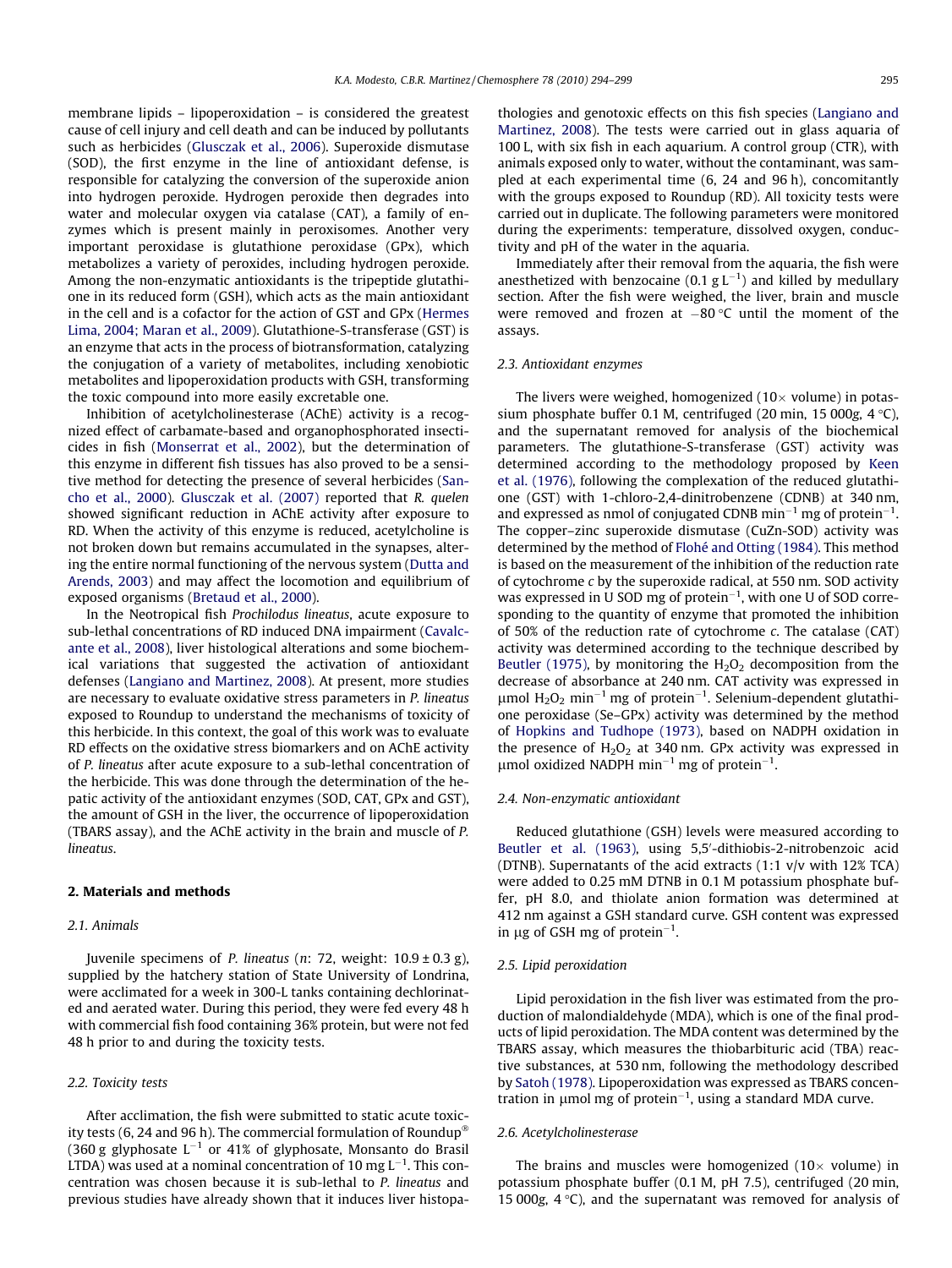acetylcholinesterase. Enzyme activity was determined based on the colorimetric method of [Ellman et al. \(1961\)](#page-4-0) adapted for reading on microplates, according to [Alves Costa et al. \(2007\).](#page-4-0) The final concentration of the acetylcholine iodide substrate employed was 9 mM, while that of the DTNB color reagent was 0.5 mM for both tissues. Absorbance was determined in a microplate reader at 415 nm and the enzyme activity was expressed in nmol DTNB  $\text{min}^{-1}$  mg of protein<sup>-1</sup>.

The protein concentration in all the samples of all the assays was determined by the method of [Lowry et al. \(1951\)](#page-5-0), using bovine albumin as standard.

# 2.7. Statistical analysis

For each treatment group (CTR and RD), at each period of exposure (6, 24 and 96 h), twelve animals were sampled. However, the amount of liver tissue sampled from one fish was not enough for the determination of all the parameters and thus liver samples were distributed in order to get at least five or six fish samples for each biochemical analysis. For all the parameters analyzed, the differences between the control and experimental groups at each experimental time were analyzed by Student's t-test or the Mann–Whitney test, depending on the distribution of the data and the homogeneity of the variances. Values of  $P \le 0.05$  were considered significant.

#### 3. Results

No fish mortality occurred during the toxicity tests. The physical and chemical parameters of the water were constant throughout the acclimatization period and the experiments (Table 1).

Fig. 1 depicts the primary antioxidant enzymes results. In comparison to respective control, fish exposed to the herbicide for 24 h showed a transient significant reduction of the hepatic SOD activity (Fig. 1A). The exposure to the herbicide for 6 and 24 h also promoted a significant decrease on GPx activity (Fig. 1C). CAT activity did not vary between control fish and RD exposed fish during any exposure times (Fig. 1B).

After 24 and 96 h of exposure to RD, the fish showed a significant increase in liver GST activity in relation to the controls ([Fig. 2A](#page-3-0)). Animals submitted to the herbicide also showed a significant increase in GSH liver content after 6 and 24 h of exposure in comparison to respective controls [\(Fig. 2B](#page-3-0)).

[Table 2](#page-3-0) presents the results of the TBARS assay to estimate the lipid peroxidation in the liver of fish subjected to the toxicity tests. TBARS concentration was found to increase in all the experimental times; however, due to the high variability of the data, the differences were not statistically confirmed. Even so, it should be noted that the P values obtained for the analyses of 24 and 96 h, 0.068 and 0.057, respectively, are very close to the established level of significance ( $P < 0.05$ ), indicating a strong tendency for increased TBARS concentration.

The acetylcholinesterase enzyme activity was significantly diminished in the fish brain after 96 h of exposure to RD, in comparison with its respective control ([Fig. 3](#page-3-0)A). The enzyme activity



Fig. 1. Hepatic activity of superoxide dismutase (A), catalase (B) and glutathione peroxidase (C) of Prochilodus lineatus exposed to 10 mg  $L^{-1}$  of Roundup® (RD) or only water (CTR), for different experimental periods (6, 24 and 96 h). Data are means  $\pm$  SE (n = 5–6). \*Different from respective control,  $P \le 0.05$ .

was also inhibited in the muscle after 24 and 96 h of exposure to the herbicide compared with the respective controls [\(Fig. 3B](#page-3-0)).

# 4. Discussion

In this work, a set of oxidative stress parameters of a Neotropical fish species was determined aiming the understanding of the possible mechanisms of toxicity of RD herbicide. Previous studies

#### Table 1

Physical and chemical parameters of the water samples collected during the acclimation period and during the tests (6, 24 and 96 h), for the control groups and Roundup exposed groups.

|             | Temperature (°C) | pH             | Dissolved $O_2$ (mg $O_2$ L <sup>-1</sup> ) | Conductivity ( $\mu$ S cm <sup>-1</sup> ) | Hardness (mg CaCO <sub>3</sub> $L^{-1}$ ) |
|-------------|------------------|----------------|---------------------------------------------|-------------------------------------------|-------------------------------------------|
| Acclimation | $23.0 \pm 2.3$   | $6.84 \pm 1.0$ | $6.8 \pm 0.2$                               | $65.2 \pm 0.8$                            | 44                                        |
| Control     | $25.7 \pm 0.5$   | $7.4 \pm 0.2$  | $6.9 \pm 0.8$                               | $53.7 \pm 10.4$                           | 44                                        |
| Roundup     | $25.0 \pm 0.0$   | $7.4 \pm 0.1$  | $7.0 \pm 0.8$                               | $62.8 \pm 4.4$                            | 44                                        |

The values represent means  $\pm$  SE (n = 6). Water hardness was determined only once for each experimental situation.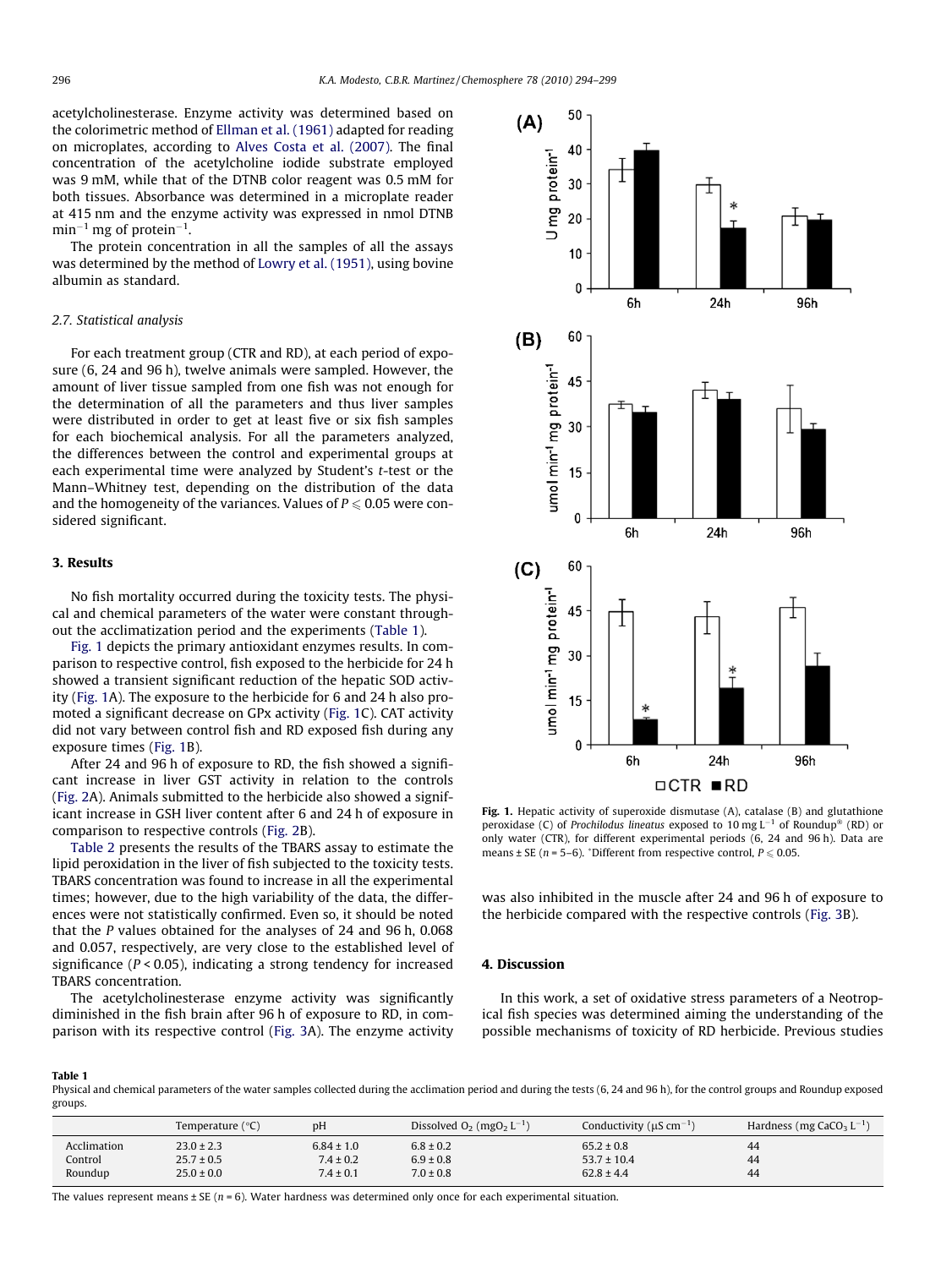<span id="page-3-0"></span>



Fig. 2. Activity of glutathione-S-transferase (A) and concentration of reduced glutathione (B) in the liver of Prochilodus lineatus exposed to 10 mg L $^{-1}$  of Roundup $^\circ$ (RD) or only water (CTR), for different experimental periods (6, 24 and 96 h). Data are means  $\pm$  SE ( $n = 5$ –6). \*Different from respective control,  $P \le 0.05$ .

Fig. 3. Acetylcholinesterase activity in brain (A) and muscle (B) tissue of Prochilodus lineatus exposed to 10 mg L<sup>-1</sup> of Roundup® (RD) or only water (CTR), for different experimental periods (6, 24 and 96 h). Data are means  $\pm$  SE ( $n = 6$ ).  $\pm$ Different from respective control,  $P \le 0.05$ .

have already analyzed the effects of RD on some of these parameters separately ([Glusczak et al., 2006, 2007; Langiano and Martinez,](#page-4-0) [2008](#page-4-0)). However, the present study involved an integrated examination of the possible alterations in the antioxidant defenses and the occurrence of oxidative lesions after the fish exposure to RD. The results indicated that this herbicide stimulates the biotransformation pathways but reduces the activity of some antioxidant enzymes and leads to the occurrence of lipid peroxidation. Moreover, the herbicide showed anticholinesterase activity in both brain and muscle tissues.

When one analyzes the activity of antioxidant enzymes, one must consider that these enzymes have a complex pathway of regulation and that their activities derive from two processes: production and inactivation. Protein carbonylation due to the direct action of reactive oxygen species (ROS) may cause loss of enzyme activity, and some lipoperoxidation products may react with amino acid residues, altering the function of the protein. Hence, many enzymes involved in the antioxidant defense process may also be inactivated by the excess of oxidants, and this oxidant may be its own substrate. Superoxide dismutase (SOD), for example, can be inactivated by hydrogen peroxide, catalase by the superoxide anion, and glutathione-S-transferase (GST) is easily inactivated by

#### Table 2

Malondialdehyde content ( $\mu$ mol MDA. mg protein<sup>-1</sup>) in the liver of Prochilodus lineatus exposed to 10 mg L<sup>-1</sup> of Roundup<sup>®</sup> or only water (Control), for different experimental periods (6, 24 and 96 h). The values of P obtained through the statistical comparison between control and Roundup groups, for each experimental period, are shown in the last column.

| Period | Control             | Roundup              | P values |
|--------|---------------------|----------------------|----------|
| 6 h    | $25.95 \pm 5.65(5)$ | $31.81 \pm 10.65(5)$ | 0.640    |
| 24 h   | $21.61 \pm 5.02(5)$ | $43.55 \pm 9.08(5)$  | 0.068    |
| 96 h   | $13.40 \pm 0.97(5)$ | $38.27 \pm 10.84(6)$ | 0.057    |

The values represent means  $\pm$  SE  $(n)$ .

oxidants in general ([Bagnyukova et al., 2006](#page-4-0)). In this study, SOD inhibition after 24 h of exposure to the herbicide may have been caused by the transitory accumulation of hydrogen peroxide in fish liver. Since CAT activity was not altered after exposure to RD, it is reasonable to assume that there was an accumulation of hydrogen peroxide in the cells. Hydrogen peroxide is a strong oxidant that can have various destinations inside the cell.  $H_2O_2$  can be metabolized by CAT or GPx, generating  $\mathrm{H}_2\mathrm{O}$  and  $\mathrm{O}_2^{\cdot-}$  if it is not metabolized, hydrogen peroxide can generate hydroxyl radicals (OH) through the Fenton reaction, which is the most reactive of the ROS and which reacts with lipids in the cell's plasma membranes [\(Hermes](#page-4-0) [Lima, 2004](#page-4-0)). GPx, which could also metabolize this peroxide, also showed reduced activity after 6 and 24 h of exposure to the herbicide, contributing to the accumulation of  $H_2O_2$ , which may then have led to the reduction of SOD activity after 24 h or exposure.

The maintenance of catalase (CAT) activity observed in this study throughout all the experimental times is congruent with the findings reported by [Glusczak et al. \(2007\)](#page-4-0), who also did not observe alterations in the activity of this enzyme in the liver of R. quelen exposed to 0.2 and 0.4 mg L<sup>-1</sup> of RD for 96 h. CAT activity may be augmented or diminished in contaminated environments or after exposure to pollutants, depending on the chemical agent in question. [Moraes et al. \(2007\)](#page-5-0) found increased CAT activity in the liver of L. obtusidens exposed to the herbicides clomazone and propanil. [Pereira Maduenho and Martinez \(2008\)](#page-5-0) also found increased CAT in the liver of P. lineatus exposed to diflubenzuron. Conversely, [Crestani et al. \(2006\)](#page-4-0) reported reduction of the hepatic activity of catalase in R. quelen exposed to clomazone.

The literature regarding the activity of catalase reports highly variable results. Therefore, the use of catalase activity as an exclusive biomarker of toxicity is not recommended and it is necessary to verify the activity of different enzymes in order to understand antioxidant responses of fish [\(Van der Oost et al., 2003\)](#page-5-0). Thus, although CAT activity showed no alteration in this work, the hypothesis that exposure to RD generates ROS cannot be discarded,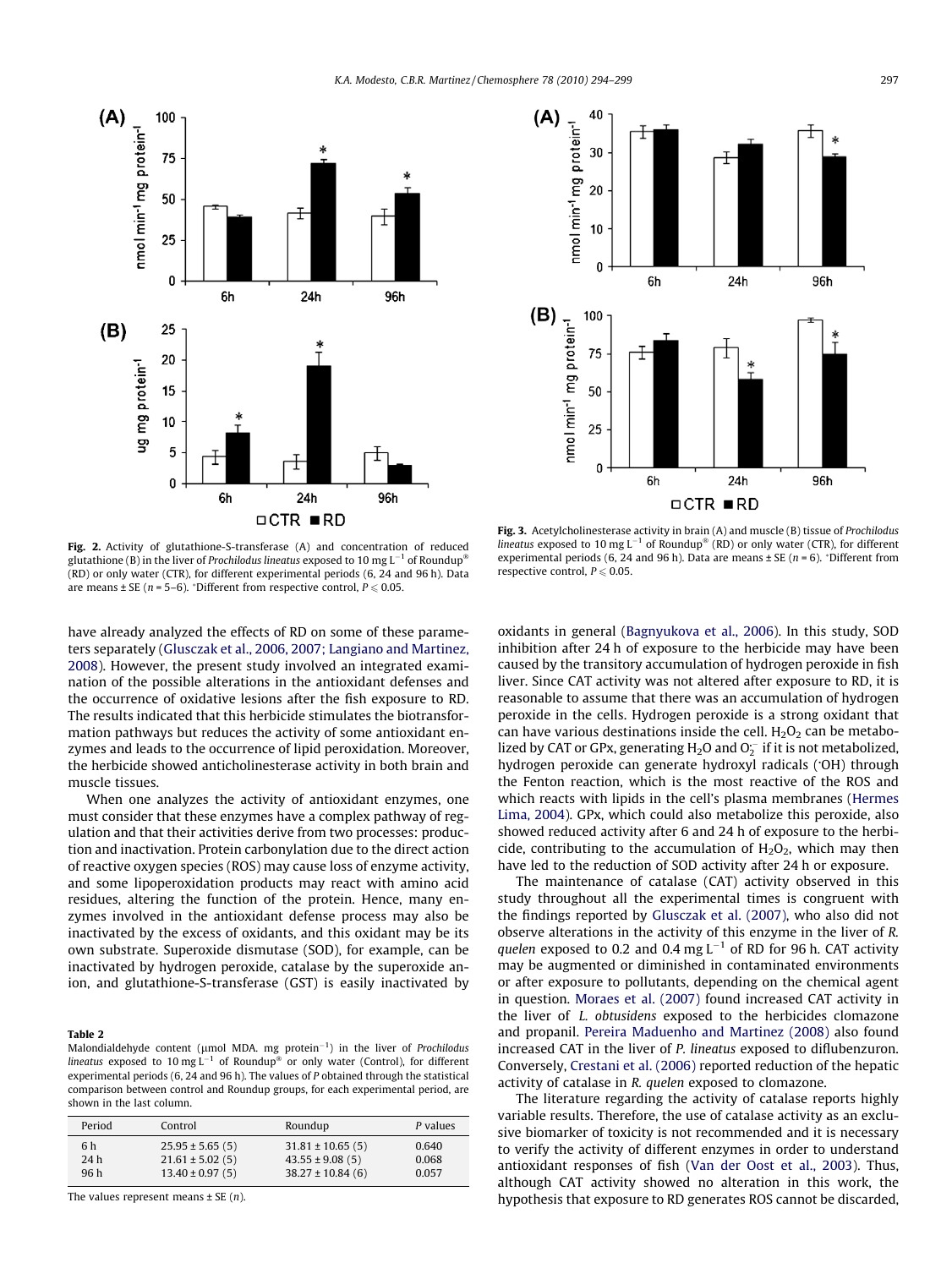<span id="page-4-0"></span>since other enzymes of the antioxidant pathway exhibited alterations after exposure to the product.

The reduction of GPx activity after 6 and 24 h of exposure would be explained by a decrease in the availability of the tripeptide GSH. GSH acts as the main non-enzymatic antioxidant of cells, in addition to being a substrate for GST and GPx activity; hence, depending on the situation, there may be a lack of this tripeptide for some of these processes [\(Monteiro et al., 2006](#page-5-0)). However, at the experimental times of 6 and 24 h GSH concentration has increased. Therefore, a shortage in GSH content does not explain the reduced GPx activity.

Both GST and GPx contribute to the detoxification of oxidative stress products, and the contribution of GST is more significant than that of GPx ([Maran et al., 2009\)](#page-5-0). It has been demonstrated that GST activity can be altered in polluted locations, and that the presence of organic contaminants may lead to the increased activity of this enzyme [\(Machala et al., 1997\)](#page-5-0). In the present work, the increase observed in GST activity after 24 and 96 h of exposure is probably due to the increase in the biotransformation process of the xenobiotic by the animal exposed to RD, and metabolization of the lipoperoxides formed by the Fenton reaction may also be occurring, indicating the activation of the defense mechanisms. This increase of enzyme activity is consistent with the findings of Cavalcanti et al. (2008), who, by means of the Comet assay, observed increased DNA impairment of erythrocytes of P. lineatus exposed to 10 mg  $L^{-1}$  of RD for 96 h. In other words, even with the increase in GST activity, the defense pathway does not suffice to eliminate the products of the contaminant, which end up impairing the animal's DNA.

Another consequence of the insufficiency of antioxidant pathways is lipid peroxidation, which is one of the main indicators of oxidative stress (Falfushynska and Stolyar, 2009), and which can be generated in various fish tissues after exposure to pollutants such as herbicides ([Miron et al., 2008](#page-5-0)). In the present study, the occurrence of lipid peroxidation was indicated by the increased concentration of TBARS in the liver of P. lineatus, after 24 and 96 h of exposure to RD. Elevation of TBARS levels has also been described in muscle of the fish R. quelen after 96 h of exposure to 0.2 and 0.4 mg  $L^{-1}$  of RD (Glusczak et al., 2007). RD also induced lipid peroxidation in the liver and skeletal muscle of bullfrog tadpoles (Lithobates catesbeiana) after 48 h of exposure to 1 mg L $^{-1}$  of the herbicide (Costa et al., 2008). These authors suggest that the generation of oxygen reactive species and oxidative stress are involved in the toxicity induced by RD, and the findings of the present work reinforce this idea.

The reduction of acetylcholinesterase (AChE) activity observed in this study in brain and muscle after 96 h of exposure are in agreement with the result found in brain of L. obtusidens and R. quelen exposed to the same herbicide (Glusczak et al., 2006, 2007). However, this is the first report of AChE inhibition in muscle of fish exposed to RD. Several studies relate the activity of this enzyme to different species and contaminants ([Miron et al., 2005;](#page-5-0) [Üner et al., 2006; Rodríguez-Fuentes et al., 2008; Pereira Mad](#page-5-0)[uenho and Martinez, 2008; Falfushynska and Stolyar, 2009\)](#page-5-0), since AChE sensitivity varies among species, and brain and muscle are the tissues most commonly used in assays [\(Sancho et al., 2000\)](#page-5-0). The accumulation of acetylcholine due to reduction of enzyme activity may affect the fleeing and reproductive behavior of fish ([Saglio and Trijasse, 1998; Bretaud et al., 2000\)](#page-5-0), interfering directly in the survival of the species.

The results of the present study demonstrated that acute exposure to RD stimulated the biotransformation pathway, with augmentation of GST activity, and interfered in the antioxidant defenses of P. lineatus, with reduction of SOD and GPx activity. The animal's antioxidant defenses did not suffice to neutralize the ROS probably produced during the biotransformation process, leading to the occurrence of membrane lipid peroxidation. Thus, the exposure of P. lineatus to the herbicide leads to a situation of oxidative stress. Furthermore, the inhibition of brain and muscle AChE indicates that RD acts as a contaminant with anti-AChE action. However, more work is necessary to discriminate what component of the formulated product, glyphosate or POEA, could be responsible for ROS generation and AChE inhibition.

# Acknowledgments

The authors thank the Hatchery Station of State University of Londrina (EPUEL) for the supply of fish. This work is part of the Master Dissertation of K.A. Modesto who received a scholarship from the Brazilian National Higher Education Coordinating Council (CAPES). C.B.R. Martinez is research fellow from the Brazilian Council for Scientific and Technological Development (CNPq) and member of the Brazilian Institute of Aquatic Toxicology (INCT-TA, CNPq: 573949/2008-5).

#### References

- Ahmad, I., Hamid, T., Fatima, M., Chand, H.S., Jain, S.K., Athar, M., Raisudin, S., 2000. Induction of hepatic antioxidants in freshwater catfish (Channa punctatus Bloch) is a biomarker of paper mill effluent exposure. Biochim. Biophys. Acta. 1523, 37–48.
- Alves Costa, J.R.M., Mela, M., Silva de Assis, H.C., Pelletier, E., Randi, M.A.F., Oliveira Ribeiro, C.A., 2007. Enzymatic inhibition andmorphological changes in Hoplias malabaricus from dietary exposure to lead(II) or methylmercury. Ecotoxicol. Environ. Saf. 67, 82–88.
- Amarante Jr., O.P., Santos, T.C.R., Brito, N.M., Ribeiro, M.L., 2002. Glifosato:
- propriedades, toxicidade, uso e legislação. Quim. Nova 25, 589–593. Bagnyukova, T.V., Chahrak, O.I., Lushchak, V.I., 2006. Coordinated response of goldfish antioxidant defenses to environmental stress. Aquat. Toxicol. 78, 325– 331.
- Battaglin, W.A., Kolpin, D.W., Scribner, E.A., Kuivila, K.M., Sandstrom, M.W., 2005. Glyphosate, other herbicides, and transformation products in midwestern streams, 2002. J. Am. Water. Resour. As. 41, 323–332.
- Beutler, E., Duron, O., Kelly, B.M., 1963. Improved method for the determination of blood glutathione. J. Lab. Clin. Med. 61, 882–888.
- Beutler, E., 1975. Red Cell Metabolism: A Manual of Biochemical Methods. Grune and Straton, New York.
- Bretaud, S., Toutant, J.P., Saglio, P., 2000. Effects of carbofuran, diuron and nicosulfuron on acetylcholinesterase activity in goldfish (Carassius auratus). Ecotoxicol. Environ. Saf. 47, 117–124.
- Cavalcante, D.G.S.M., Martinez, C.B.R., Sofia, S.H., 2008. Genotoxic effects of Roundup<sup>®</sup> on the fish Prochilodus lineatus. Mutat. Res., Genet. Toxicol. Environ. Mutagen. 655, 41–46.
- Çavas, T., Könen, S., 2007. Detection of cytogenetic and DNA damage in peripheral erythrocytes of goldfish (Carassius auratus) exposed to a glyphosate formulation using the micronucleus test and the comet assay. Mutagenesis 22, 263–268.
- Costa, M.J., Monteiro, D.A., Oliveira-Neto, A.L., Rantin, F.T., Kalinin, A.L., 2008. Oxidative stress biomarkers and heart function in bullfrog tadpoles exposed to Roundup original. Ecotoxicol. 17, 153–163.
- Crestani, M., Menezes, C., Glusczak, L., dos Miron, S.D., Lazzari, R., Duarte, F.M., Morsch, M.V., Pippi, L.A., Vieira, P.V., 2006. Effects of clomazone herbicide on hematological and some parameters of protein and carbohydrate metabolism of silver catfish Rhamdia quelen. Ecotoxicol. Environ. Saf. 65, 48–55.
- Dutta, H.M., Arends, D.A., 2003. Effects of endosulfan on brain acetylcholinesterase activity in juvenile bluegill sunfish. Environ. Res. 91, 157–162.
- Ellman, G.L., Courtney, K.D., Andres Jr., V., Featherstone, R.M., 1961. A new and rapid colorimetric determination of acetylcholinesterase activity. Biochem. Pharmacol. 7, 88–95.
- Falfushynska, H.I., Stolyar, O.B., 2009. Responses of biochemical markers in carp Cyprinus carpio from two field sites in Western Ukraine. Ecotoxicol. Environ. Saf. 72, 729–736.
- Flohé, L., Otting, F., 1984. Superoxide dismutase assays. Methods Enzymol. 105, 93– 104.
- Giesy, J.P., Dobson, S., Solomon, K.R., 2000. Ecotoxicological risk assessment for Roundup herbicide. Rev. Environ. Contam. Toxicol. 167, 35–120.
- Glusczak, L., Miron, D.S., Crestani, M., Fonseca, M.B., Pedron, F.A., Duarte, M.F., Vieira, V.L.P., 2006. Effect of glyphosate herbicide on acetylcholinesterase activity and metabolic and hematological parameters in piava (Leporinus obtusidens). Ecotoxicol. Environ. Saf. 65, 237–241.
- Glusczak, L., Miron, D.S., Moraes, B.S., Simoes, R.R., Schetinger, M.R.C., Morsch, V.M., Loro, V.L., 2007. Acute effects of glyphosate herbicide on metabolic and enzymatic parameters of silver catfish (Rhamdia quelen). Comp. Biochem. Physiol. C. 146, 519–524.
- Hermes Lima, M., 2004. Oxygen in Biology and Biochemistry. In: Storey, K.B. (Ed.), Functional Metabolism: Regulation and Adaptation. John Wiley & Sons, Inc., Hoboken, USA, pp. 319–368.